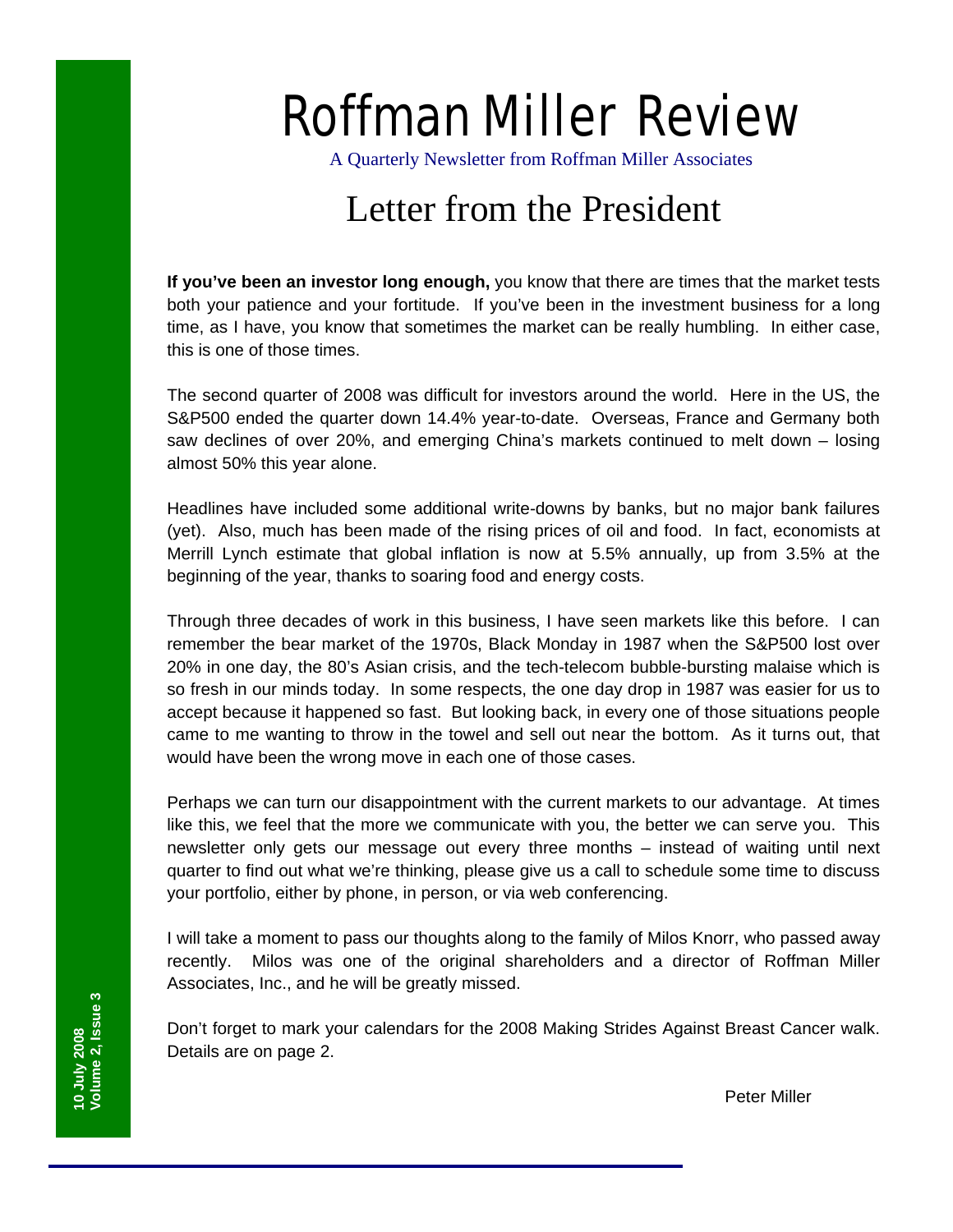### Recent Company Visits

Members of the Roffman Miller investment committee regularly meet and communicate with the companies we research. Here are a few of the most recent interactions:

**Artesian Water –** Mark Frombach met with CEO Dian Taylor and CFO David Spacht in May.

**DuPont –** In April, Mark Frombach attended the annual meeting of EI DuPont de Nemours for a general discussion with management.

**Fedex –** Mickey Foster, Vice President of Investor Relations, visited our Philadelphia office in June.

#### **Should you move your 401(k) money into an IRA? By Lori Blum, Investment Manager**

As we progress through life, we often change jobs and may have various retirement accounts at different companies or several rollovers at brokerage houses. By keeping your money at an old employer, you may be charged service fees or administrative costs that are not charged to current employees. Also, you need to consider possible changes at your former employer, (mergers, partner changes, etc.) which may cause difficulties accessing your savings. Usually, a company sponsored retirement plan gives you a limited number of investment choices. For most of us, it makes sense to consolidate those retirement accounts into a single IRA. This will allow you greater convenience and control. When you 'rollover' your accounts, your money can continue to grow taxdeferred.

#### **Net Unrealized Appreciation (NUA)**

If you have a large portion of employer stock in your 401(k), it is important to consider your options prior to rolling over your account. You may want to rollover the rest of your 401(k) and move your employer stock into a brokerage account where the capital gains you've made through years of holding the stock may be taxed at a lower rate than if you just rolled the stock into an IRA. Doing so will create a short term tax obligation, but may save you a lot in the long run if your long-term capital gains tax rate is below that of your ordinary income tax rate.

#### **Early Retirement**

More and more people are opting to retire at an early age. In doing so, they are more dependent upon their savings. There is a 10% penalty for withdrawals taken from retirement plans and IRAs prior to reaching the age of 59 ½. What many people do not know is the IRS allows you to access your money *prior* to turning 59 ½ without suffering the 10% tax penalty if you know your options. One method is to take withdrawals in substantially equal periodic payments. Payments need to be calculated over your life expectancy, taken at least annually and must continue for the **greater** of five years or until you reach the age 59 1/2. Withdrawals are still subject to ordinary income tax.

#### **Moving your 401(k) into your new employer's plan**

While your money will continue to grow tax deferred, and you may have the option to borrow from your new plan, your investment options will be limited to those in the new plan. There may also be limits to how often you can roll your 401(k) (enrollment periods) and there may be a waiting period before you are eligible to participate in your new employer's plan. Many plans allow for loans, usually only to current employees. Loans will need to be payed back with interest, usually through salary deferrals.

If you have 401(k) accounts with old employers and are confused about what to do, please contact our office and make an appointment so we can go over your options and help you decide what is best for your situation.



In 2007 Roffman Miller was the  $16<sup>th</sup>$  largest corporate fundraiser of the Philadelphia walk. Let's make 2008 even bigger; if each of last year's participants brought a friend this year our contribution would grow in strides. It is the power of compounding.

**Save the Date: Philadelphia – October 12, 2008**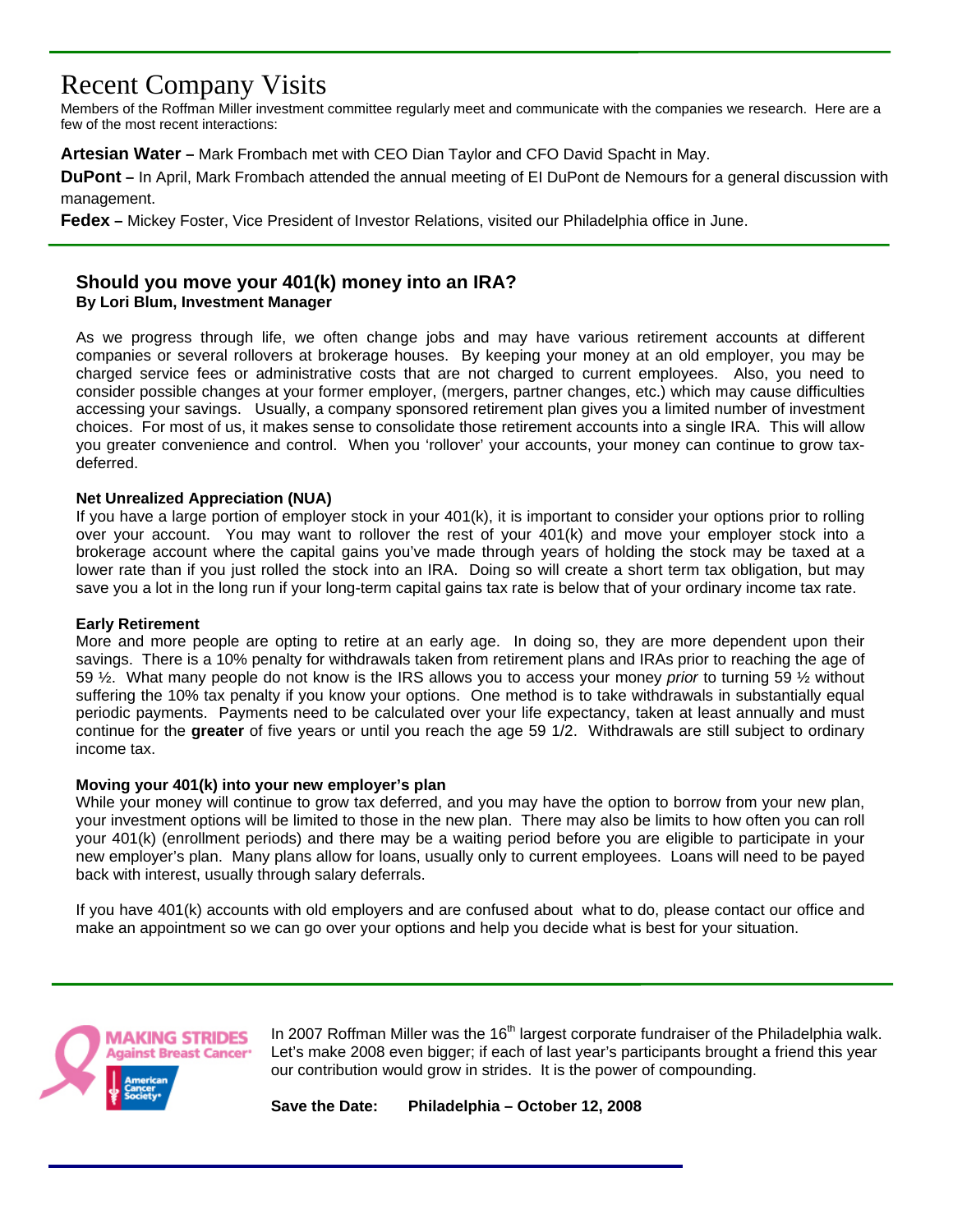#### **Q&A: Consider Making an Estate Check-Up a Multi-Generational Family Matter**

 Questionable estate planning has gotten some recent attention with the sudden death of actor Heath Ledger. The 27-yearold actor died suddenly this year with an older will that provided only for his parents and other immediate family – he never revised those documents to accommodate his young daughter or the child's mother.

Though Ledger's parents told the media that the daughter and mother would be fairly provided for, that's not the same thing as a solid estate plan that leaves nothing to chance. And if Ledger's death offers a lesson, estate planning should be done at the earliest point in your life that you start to gather assets and responsibility for others.

In estate matters, it's a good rule of thumb to review your plans every three years or whenever there's a material change in your family's lifestyle – a marriage, a divorce, a remarriage, the birth of children, the loss of an immediate family member or a major rise or fall in assets. Those are the biggies.

For individuals and couples with elderly parents and/or young kids starting out on their own, it might be smart to do a multigenerational estate checkup at the same time. Why? Because in families with significant assets or other pressing financial issues involving businesses or dependents, each generation's wishes for the dispersal of shared or personal assets should be documented legally and shared with all the relevant parties.

#### **Q: What are some of the multigenerational issues in estate planning?**

**A:** In some families, this may mean the future of a multigenerational family business, perhaps one of the most complex estate issues any family will face. In others, the assets may consist mainly of cash, property and other investments, but similar problems can occur when all the parties aren't on the same page about who will get what.

#### **Q: What kind of problems can be prevented by multigenerational estate planning?**

**A:** It's important to realize that estate planning isn't just about splitting up money – it's also about disaster planning. If a family hasn't planned for business succession, it's possible that other damaging secrets may emerge like problems in the business or significant debt the family might be liable for. Also, the sudden death or lengthy incapacitation of the head of a family may turn chaotic without proper health care or financial directives to manage the person's illness or the money and business issues that follow.

Multi-generational estate planning may not be the easiest thing in the world to accomplish given how families communicate – or don't communicate – about money. But such dialogue might be the smartest thing any family does together.

#### **Q: How does an estate plan support a family legacy?**

**A:** Proper discussion, documentation and review of a family's assets – with the participation of the right legal, tax and financial planning advisers – can keep more of those assets in the family and working to the family's wishes. In the case of a family business, generations of family members have built careers there or might otherwise be depending on that income to live. Yet a business might not even be at the heart of an issue – families may also have foundations or other charitable activities they've supported for years with a certain mission that those in charge don't want changed. More than a few families have imploded in ugly legal squabbles over these situations and more. The results can be lengthy legal battles with damaging tax consequences, a potentially unfair split of assets among relatives or simple mismanagement of those assets going forward.

#### **Q: How can estate planning fail?**

**A:** Bad estate planning can happen in the wealthiest of families. It's not unheard of in the richest of families for the matriarchs and patriarchs to die or become incapacitated without proper wills or directives for their heirs. Every adult family member – young or old -- should commit to the creation of such documents and as appropriate have them written in a way that doesn't shipwreck the family fortune or mission, no matter how big or small it is.

#### **Q: What should be done about non-married family?**

**A:** The Ledger situation is a good illustration of the potential for estate problems when couples are not legally married. That's why multi-generational planning should also address estate and child custody arrangements for unmarried heterosexual or gay couples who might or might not have done the appropriate legal planning necessary to secure the estates of their current or past partners and their heirs. At the very least, all family members should understand the need for such planning to avoid conflict later. As non-traditional families become more common, families need to be open to that discussion.

*This column is produced by the Financial Planning Association, the membership organization for the financial planning community, and is provided by Robert Hofmann , a local member of FPA.*